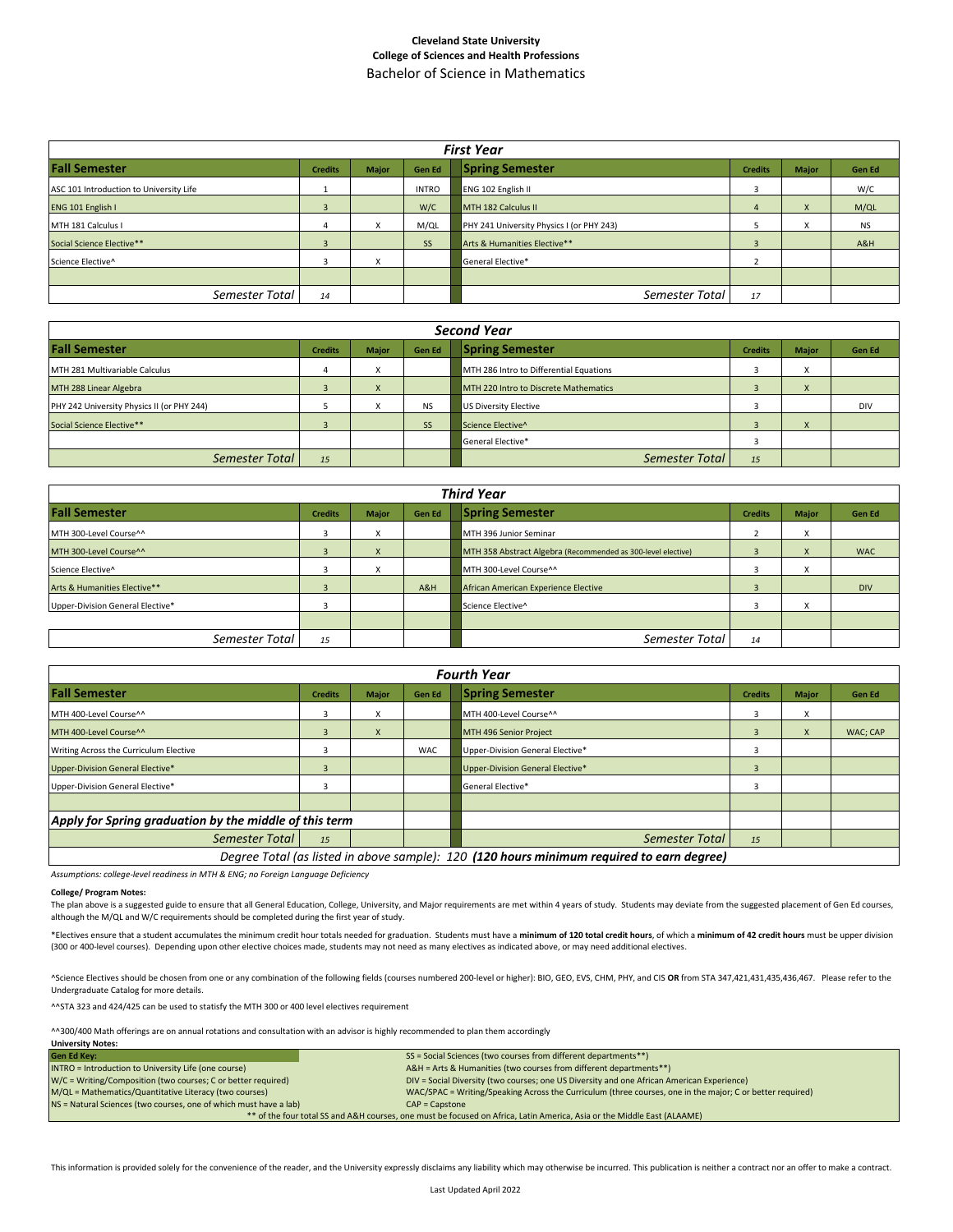## Cleveland State University College of Sciences and Health Professions

Bachelor of Science in Mathematics CSUteach (license in Education)

|                                   | <b>First Year</b> |                                                            |              |                                |                                     |    |            |                              |               |  |  |  |  |  |  |
|-----------------------------------|-------------------|------------------------------------------------------------|--------------|--------------------------------|-------------------------------------|----|------------|------------------------------|---------------|--|--|--|--|--|--|
| <b>Fall Semester</b>              |                   |                                                            |              | Credits Major   License Gen Ed | <b>Spring Semester</b>              |    |            | <b>Credits Major License</b> | <b>Gen Ed</b> |  |  |  |  |  |  |
| ASC 101: Intro to University Life |                   | <b>EDC 200: Diversity in Educational Settings</b><br>Intro |              |                                |                                     | X  | <b>DIV</b> |                              |               |  |  |  |  |  |  |
| <b>ENG 101: College Writing I</b> |                   |                                                            |              | W/C                            | <b>ENG 102: College Writing II</b>  |    |            |                              | W/C           |  |  |  |  |  |  |
| Science Elective (200 or above)   |                   | х                                                          |              | <b>NS</b>                      | PHY 241/243/H: University Physics I |    |            |                              | <b>NS</b>     |  |  |  |  |  |  |
| PSY 221: Adolescent Psychology    |                   |                                                            | $\mathbf{x}$ | <b>SS</b>                      | Social Science Elective (**ALAAME)  |    |            |                              | SS            |  |  |  |  |  |  |
| MTH 181: Calculus I               |                   |                                                            |              | M/QL                           | MTH 182: Calculus II                |    |            | X                            | M/QL          |  |  |  |  |  |  |
|                                   |                   |                                                            |              |                                |                                     |    |            |                              |               |  |  |  |  |  |  |
| Semester Total                    | 14                |                                                            |              |                                | Semester Total                      | 18 |            |                              |               |  |  |  |  |  |  |

| <b>Second Year</b>                              |    |        |              |           |                                                  |    |              |                                |            |  |  |  |  |  |
|-------------------------------------------------|----|--------|--------------|-----------|--------------------------------------------------|----|--------------|--------------------------------|------------|--|--|--|--|--|
| <b>Fall Semester</b>                            |    |        |              |           | Credits Major   License Gen Ed   Spring Semester |    |              | <b>Credits Major   License</b> | Gen Ed     |  |  |  |  |  |
| EUT 201: Step 1: Inquiry Approaches to Teaching |    |        | x            |           | <b>EDB 242: Introduction to Education</b>        |    |              | X                              | <b>DIV</b> |  |  |  |  |  |
| MTH 288: Linear Algebra                         |    | ^      | $\mathsf{x}$ |           | MTH 286: Differential Equations                  | 3  | $\lambda$    |                                |            |  |  |  |  |  |
| MTH 281: Multivariable Calculus                 |    |        | x            |           | MTH 220: Discrete Mathematics                    |    |              |                                |            |  |  |  |  |  |
| Arts & Humanities Elective (**ALAAME)           |    |        |              | A&H       | Science Elective (200 or above)                  |    | $\mathbf{A}$ |                                |            |  |  |  |  |  |
| PHY 242/244/H: University Physics II            |    | $\sim$ |              | <b>NS</b> | African American Experience Elective             |    |              |                                | <b>DIV</b> |  |  |  |  |  |
|                                                 |    |        |              |           |                                                  |    |              |                                |            |  |  |  |  |  |
| Semester Total                                  | 16 |        |              |           | Semester Total                                   | 15 |              |                                |            |  |  |  |  |  |

| <b>Third Year</b>                                      |  |                          |              |            |                                                                                     |  |  |                        |                                  |  |  |  |  |  |
|--------------------------------------------------------|--|--------------------------|--------------|------------|-------------------------------------------------------------------------------------|--|--|------------------------|----------------------------------|--|--|--|--|--|
| <b>Fall Semester</b>                                   |  |                          |              |            | Credits Major License Gen Ed Spring Semester                                        |  |  |                        | Credits Major   License   Gen Ed |  |  |  |  |  |
| <b>EDB 302: Psychological Foundations of Education</b> |  |                          | x            | <b>WAC</b> | <b>EUT 305: Classroom Interactions</b>                                              |  |  | $\lambda$              |                                  |  |  |  |  |  |
| MTH 301: Introduction to Number Theory                 |  | X                        | $\mathsf{x}$ |            | MTH 358: Abstract Algebra<br>$\boldsymbol{\mathsf{x}}$<br>$\boldsymbol{\mathsf{x}}$ |  |  |                        |                                  |  |  |  |  |  |
| MTH 333: Geometry                                      |  | $\overline{\phantom{a}}$ | x            |            | MTH 4xx Elective                                                                    |  |  |                        |                                  |  |  |  |  |  |
| <b>EDL 305: Content Area Literacy</b>                  |  |                          | $\lambda$    |            | MTH 201: Functions & Modeling                                                       |  |  | $\boldsymbol{\lambda}$ |                                  |  |  |  |  |  |
| STA 323: Statistical Methods                           |  |                          |              |            | MTH 396: Junior Seminar                                                             |  |  |                        |                                  |  |  |  |  |  |
|                                                        |  |                          |              |            | Science Elective (200 or above)                                                     |  |  |                        |                                  |  |  |  |  |  |
| 15<br>17<br>Semester Total<br>Semester Total           |  |                          |              |            |                                                                                     |  |  |                        |                                  |  |  |  |  |  |

| <b>Fourth Year</b>                                       |   |              |              |                              |                                                      |               |   |                                |         |  |  |  |  |  |
|----------------------------------------------------------|---|--------------|--------------|------------------------------|------------------------------------------------------|---------------|---|--------------------------------|---------|--|--|--|--|--|
| <b>Fall Semester</b>                                     |   |              |              | Credits Major License Gen Ed | <b>Spring Semester</b>                               |               |   | <b>Credits Major   License</b> | Gen Ed  |  |  |  |  |  |
| <b>EUT 415: Project Based Instruction in Mathematics</b> |   |              | x            |                              | <b>EST 499: CSUteach STEM Apprentice Teaching II</b> | 6             |   | X                              |         |  |  |  |  |  |
| <b>EST 399: CSUteach STEM Apprentice Teaching I</b>      |   |              | $\mathsf{x}$ |                              | <b>EUT 210: Perspectives on Science &amp; Math</b>   | 3             |   | $\boldsymbol{\mathsf{x}}$      | A&H/WAC |  |  |  |  |  |
| <b>EUT 311: Research Methods</b>                         |   |              | x            | <b>WAC</b>                   | MTH 496: Senior Project                              | 3             | x |                                | WAC/CAP |  |  |  |  |  |
| STA 424: Probability Theory & Application                |   | $\mathsf{x}$ | X            |                              |                                                      |               |   |                                |         |  |  |  |  |  |
| <b>ESE 400: Introduction to Special Education</b>        |   |              | x            | <b>WAC</b>                   |                                                      |               |   |                                |         |  |  |  |  |  |
| <b>MTH 4xx Elective</b>                                  | 3 | X            |              |                              |                                                      |               |   |                                |         |  |  |  |  |  |
| Apply for Spring graduation prior to Sep 9th             |   |              |              |                              |                                                      |               |   |                                |         |  |  |  |  |  |
| <b>16</b><br>Semester Total                              |   |              |              |                              | Semester Total                                       | <sup>12</sup> |   |                                |         |  |  |  |  |  |
|                                                          |   |              |              |                              | Degree Total: 123                                    |               |   |                                |         |  |  |  |  |  |

Assumptions: college-level readiness in MTH & ENG; no Foreign Language Deficiency **Contained a contained a contained a** contained a contact the contact of the contact of the contact of the contact of the contact of the con

College/ Program Notes:

The plan above is a suggested guide to ensure that all General Education, College, University, and Major requirements are met within 4 years of study. Students may deviate from the suggested placement of Gen Ed courses, although the M/QL and W/C requirements should be completed during the first year of study.

\*Electives ensure that a student accumulates the minimum credit hour totals needed for graduation. Students must have a minimum of 120 total credit hours, of which a minimum of 42 credit hours must be upper division (300 or 400-level courses). Depending upon other elective choices made (3 credit hour vs. 4 credit hour courses), students may not need as many general electives as indicated above, or may need additional electives.

| <b>Gen Ed Kev:</b>                                                | SS = Social Sciences (two courses from different departments)                                                |
|-------------------------------------------------------------------|--------------------------------------------------------------------------------------------------------------|
| <b>INTRO</b> = Introduction to University Life (one course)       | A&H = Arts & Humanities (two courses from different departments)                                             |
| W/C = Writing/Composition (two courses; C or better required)     | DIV = Social Diversity (two courses; one US Diversity and one African American Experience)                   |
| M/QL = Mathematics/Quantitative Literacy (two courses)            | WAC/SPAC = Writing/Speaking Across the Curriculum (three courses, one in the major; C or better required     |
| NS = Natural Sciences (two courses, one of which must have a lab) | $CAP = Casstone$                                                                                             |
|                                                                   | ** of the SS and A&H courses, one must be focused on Africa, Latin America, Asia or the Middle East (ALAAME) |

This information is provided solely for the convenience of the reader, and the University expressly disclaims any liability which may otherwise be incurred. This publication is neither a contract nor an offer to make a contract. While every effort has been made to ensure the accuracy of the information, the University reserves the right to make changes at any time with respect to course offerings, degree requirements, services provided, or any other subject addressed herein.